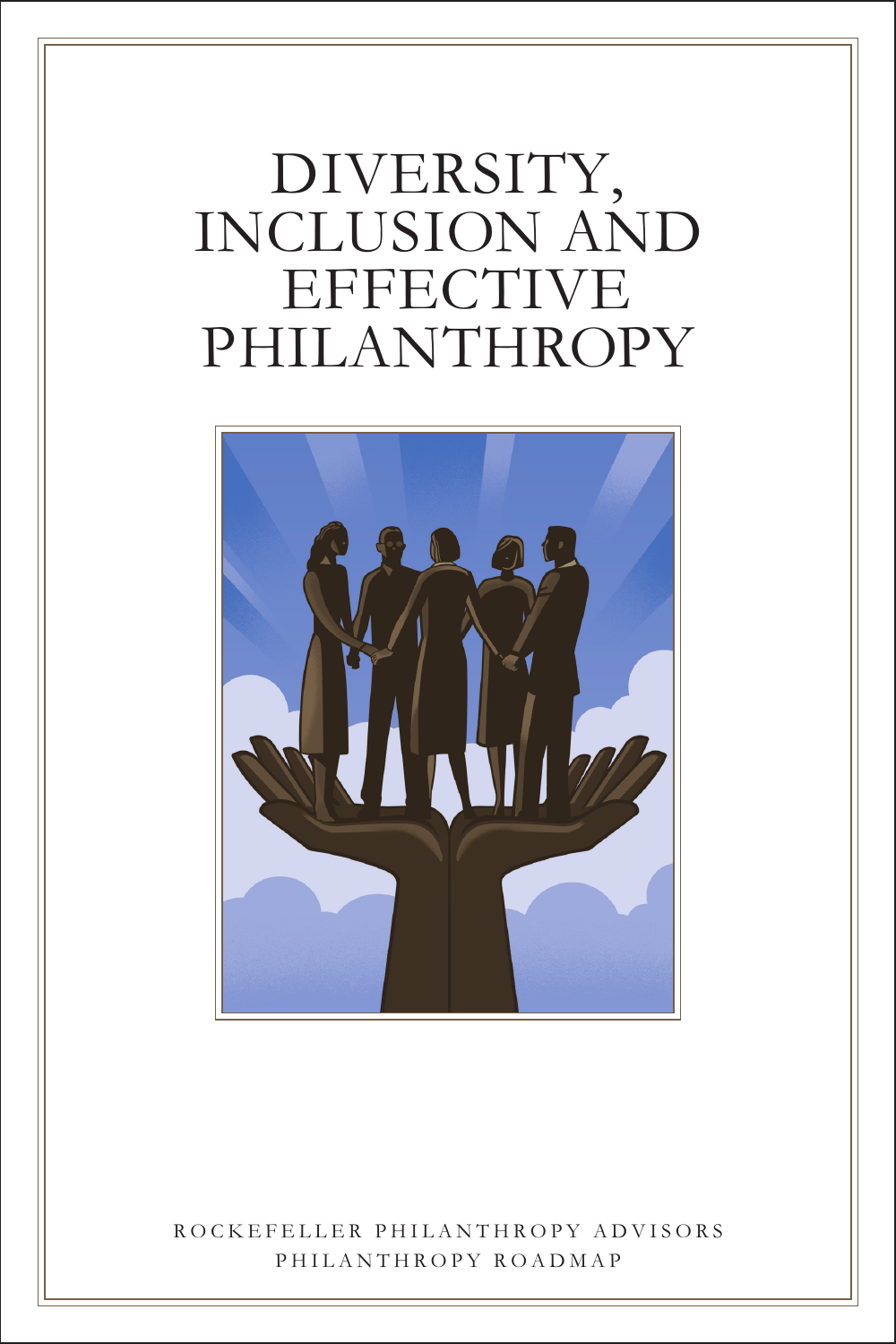"Diverse groups of people bring to organizations more and different ways of seeing a problem and, thus, faster/better ways of solving it."

## **PROFESSOR SCOTT E. PAGE AUTHOR OF THE DIFFERENCE: HOW THE POWER OF DIVERSITY CREATES BETTER GROUPS, FIRMS, SCHOOLS AND SOCIETIES.**

We want to let you in on an emerging practice.

Philanthropists who want to increase impact and reduce waste are turning to diversity and inclusion as tools for effective giving.

Good intentions do not make for philanthropic success on their own. Blind spots cost philanthropists—and the causes they espouse—dearly. A gift can be given for the right reasons to the wrong group. A grant can be generously dispersed, but without careful research. An investment in a social enterprise with great promise can be rendered impotent by a misguided business plan.

To make the most of their philanthropic dollars, donors practice due diligence. Staff, advisors and even donors themselves check financial information, perform site visits and talk to experienced stakeholders. This much is well known.

But when the concepts of diversity and inclusion are added to basic due diligence, the result can create a philanthropy that is both responsive and efficient.

#### **COSTLY MISTAKE**

One foundation in a major American city wanted to help poor families in a distressed neighborhood. It decided, on its own, to donate car seats to families at the hospital before they went home with their new babies. It was a well-intentioned idea. And generous. Unfortunately, most of the families that received the car seats did not have cars. There was a huge difference between what the foundation thought low-income families in this area needed and what they actually did require. If people from the area being served had been included in the planning, due diligence and decision-making processes, this embarrassing mistake could have been avoided and a real need identified and addressed.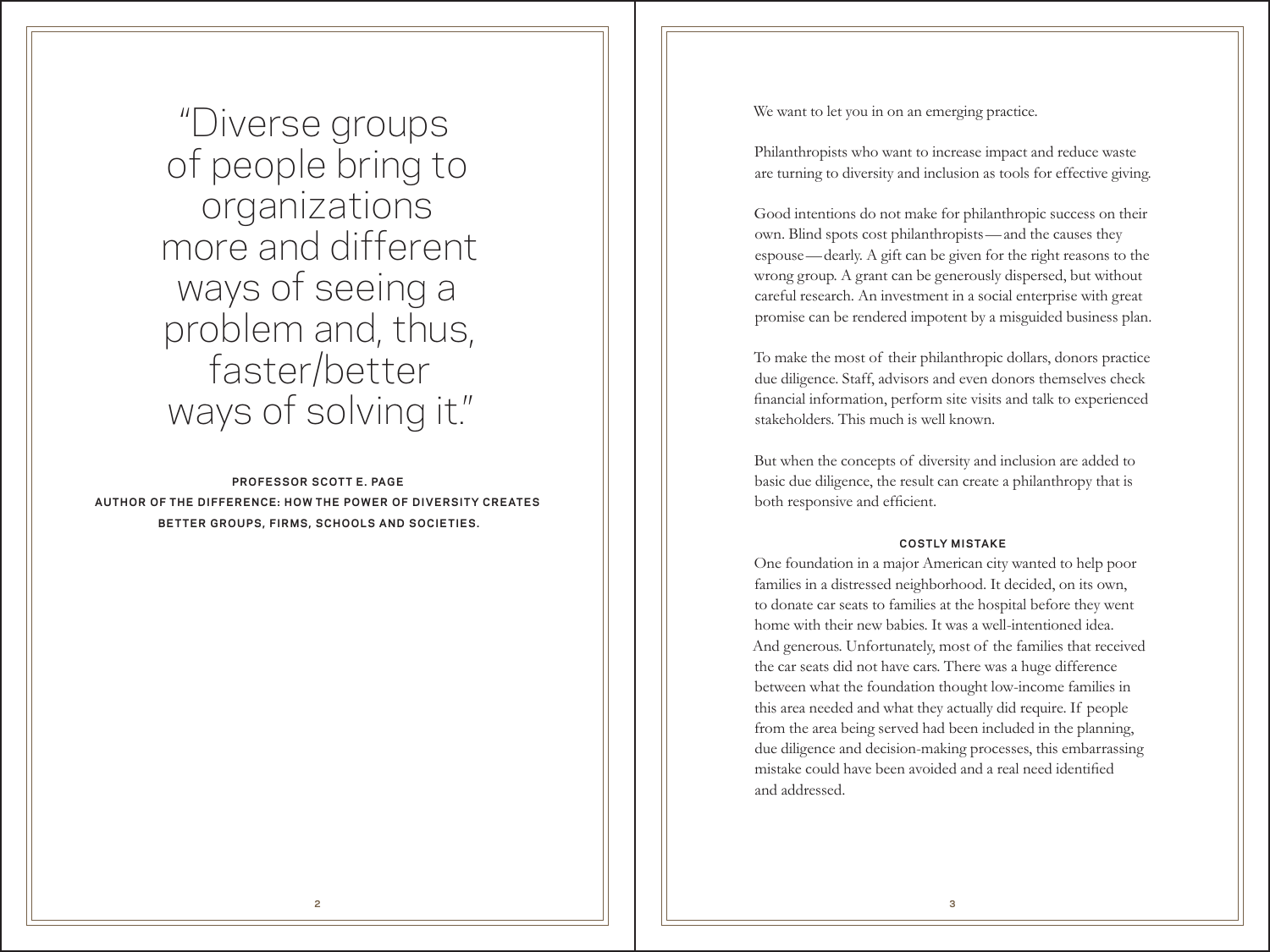## THIS GUIDE

Part of the *Philanthropy Roadmap* series, this guide aims to explain how diversity and inclusion can be used as practical considerations for getting better results.

Diversity is the practice of including a full range of perspectives, ideas and experience in philanthropic decision-making. Inclusion seeks the participation of individuals from diverse backgrounds in the process.

These principles have a strong association with philanthropic efforts to create a more just and equitable society, especially in regard to historically disadvantaged populations. See the Z. Smith Reynolds Foundation case history on page 10.

But any philanthropist—working in any issue area—can benefit from adopting a policy of including diverse voices at all levels of their giving program. *The New York Times* expressed the idea concisely in a 2008 headline: "Diversity is Productivity."

"There's a lot of empirical data to show that diverse cities are more productive, diverse boards of directors make better decisions, the most innovative companies are diverse," says systems scholar, Professor Scott E. Page of Michigan University and author of the book *The Difference: How the Power of Diversity Creates Better Groups, Firms, Schools and Societies*. "People from different backgrounds have varying ways of looking at problems, what I call 'tools.' The sum of these tools is far more powerful in organizations with diversity than in ones where everyone has gone to the same schools, been trained in the same mold and thinks in almost identical ways."

In philanthropy, tapping into diverse thinking is common sense. Better-informed funding decisions often require a more comprehensive analysis of both problems and their solutions. The principles of diversity and inclusion also enhance the cultural competency of any giving program—building a deeper and more operational understanding of the diverse people and communities it aims to serve.

## DEFINITIONS

#### **DIVERSITY**

In 2010, The Council on Foundations, which represents more than 2,000 foundations and corporations, defined "diversity" as encompassing "the breadth and depth of human difference." More specifically, the council said diversity "includes but is not limited to differences of ethnicity, race, gender, sexual orientation and identification, age, class, economic circumstance, religion, ability, geography, and philosophy among other forms of human expression."

In short, diversity is not about pigeon-holing people, it's about broadening our definition of what it means to be human. It confronts the old thinking of "us and them" and "same or other" and instead points out the simple fact that we are united in being different. We all have differences, and recognizing and respecting those differences is a strategy to harness them as a force for good.

#### **INCLUSION**

Most sources define this idea as a philanthropic practice which seeks individuals from diverse backgrounds as active participants in the planning, design, implementation and evaluation of programming. The opposite of tokenism, this approach values different perspectives and experiences and aims to make decisions with the people and communities that will be affected.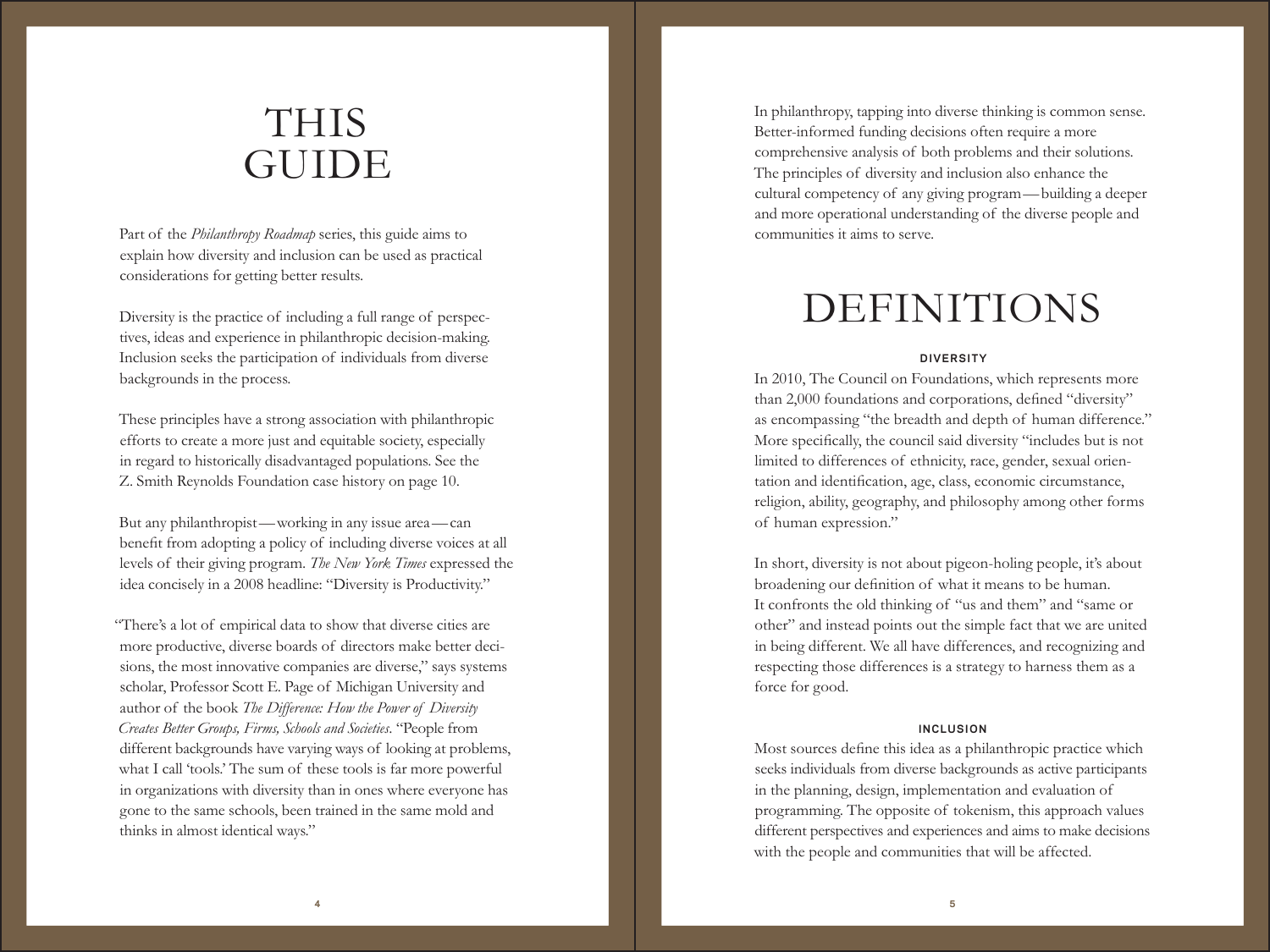#### **DIVERSITY AS A UNITING FORCE**

**D5**

### The names are familiar:

Marguerite Casey Foundation Robert Wood Johnson Foundation Rockefeller Brothers Fund The California Endowment The Prudential Foundation The Rockefeller Foundation W.K. Kellogg Foundation David and Lucille Packard Foundation

But their coalition, called D5, is new. And its purpose is unprecedented.

These foundations, along with 11 other philanthropic partners, are seeking to form "a single, workable strategy for the field" that allows funders to "achieve greater impact in an increasingly diverse world."

The California Endowment has taken a leadership role as a funder of the project, making a \$4.05 million grant in 2011. A longtime supporter of efforts to diversify the philanthropic and nonprofit sectors, the Endowment sees diversity as essential to its mission to improve health in underserved communities in California, a state with one of the most diverse populations in the country.

"We need philanthropy to look more like America, so we can better respond to America's issues," says Dr. Robert K. Ross, President and CEO of the California Endowment.

D5 (www.d5coalition.org ) seeks to provide innovative leadership to help all funders think more creatively about diversity and inclusion. D5's aims include:

**1 ENCOURAGING DIVERSITY AMONG NEW CEO, STAFF AND TRUSTEE APPOINTMENTS TO MORE CLOSELY MATCH ACTUAL U.S. DEMOGRAPHIC TRENDS**

## **2 INCREASING ANNUAL FUNDING FOR DIVERSE COMMUNITIES**

## **3 DEVELOPING RESEARCH CAPACITY TO MEASURE PHILANTHROPY'S PROGRESS IN DIVERSITY**

**4 PROVIDING AN ARRAY OF EXEMPLARY POLICIES, PRACTICES AND EDUCATIONAL RESOURCES TO HELP FUNDERS BECOME MORE DIVERSE, EQUITABLE, AND INCLUSIVE.**

"The D5 strategy is designed to meet philanthropic institutions 'where they are' on the issue of diversity," says The Endowment's Dr. Ross, "and help them take the next step in a way that is mission-supportive, results-oriented, and not too scary."

"We need philanthropy to look more like America, so we can better respond to America's issues."

*Rockefeller Philanthropy Advisors serves as the national program office for the D5 coalition.*

—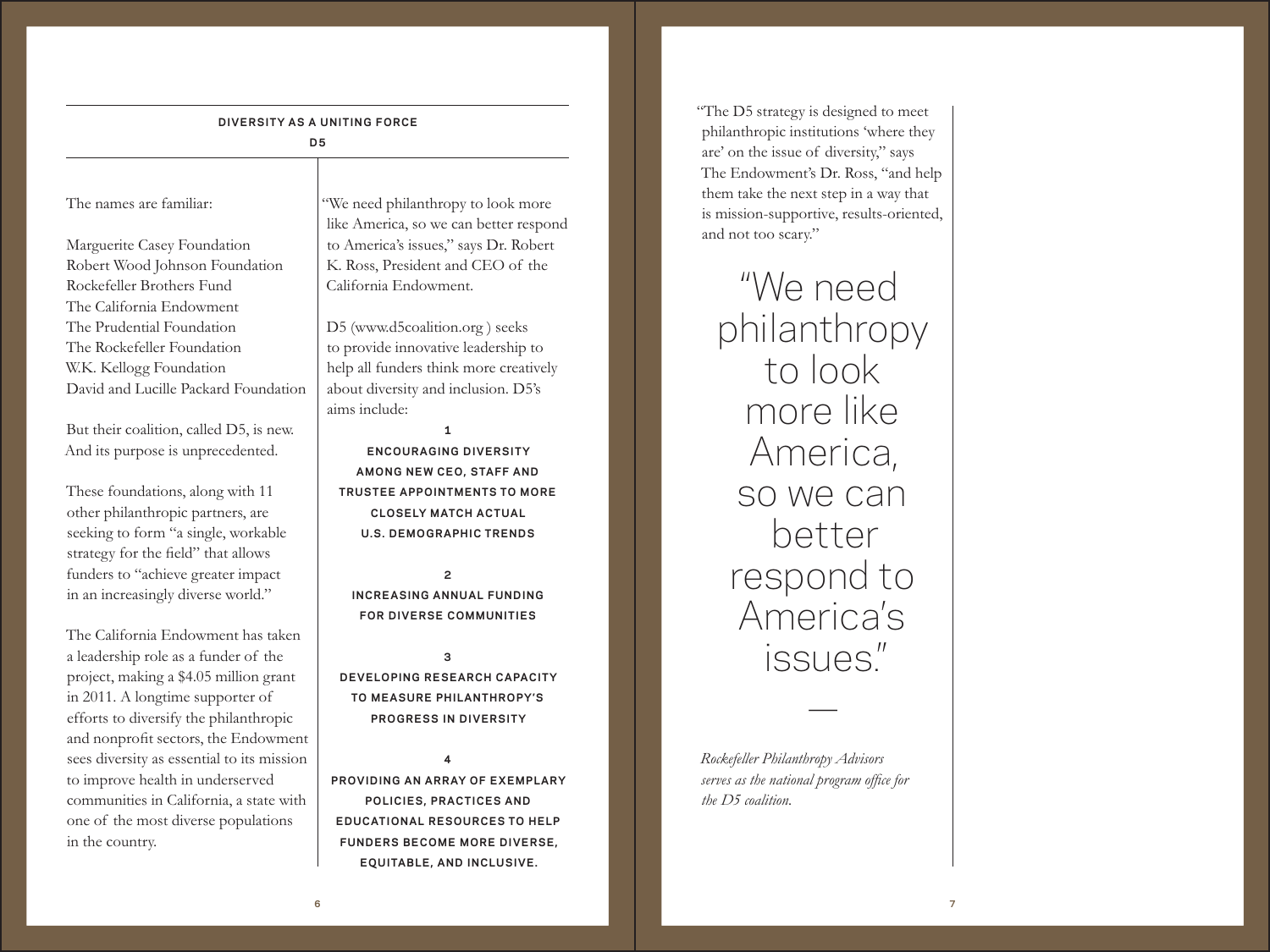## GETTING STARTED KEY OUESTIONS

A good guide never begins with answers. Instead, it lays out questions to help donors create or revise their own strategic giving plan. To get you started, consider the following questions to help refine your thinking. These questions can also orient your discussions with professional, family and personal advisors.

## **HOW WELL DO WE REALLY KNOW THE COMMUNITIES WE SERVE?**

Reflecting on this question can be eye-opening as it invites a frank discussion with key partners. Listening to different viewpoints can give new insight to donors and provide ideas to improve programs. Of course, such discussions often include the people who are most affected by a philanthropist's giving nonprofits, social enterprises and the communities they serve.

## **DO WE HAVE THE RIGHT VOICES AT THE DECISION-MAKING TABLE?**

Do our grantees have the right voices at their decision-making tables? Diverse staff, board members and advisors—for donors and grantees alike—often invigorate the process of creating and implementing strategy, bringing new ideas and fresh perspectives. In addition, the voices of the populations they serve often provide critical information that can save time, reduce mistakes and inspire better-directed giving.

#### **ARE WE MISSING ANYTHING?**

Effective donors gather the information and advice they need before designing their giving strategy and making specific gifts. This is how diversity and inclusion play a vital role in due diligence.

#### **HOW CAN WE EVALUATE THE IMPACT OF OUR GIVING?**

Not only are diversity and inclusion important before a gift is given, but they also play a vital role in helping donors understand the impact of their gifts. Quality relationships with people from the communities donors support will surface quality information about the outcomes of giving. Assessment can and should be designed to incorporate the feedback that comes from diverse and inclusive perspectives.

#### **HOW DOES OUR INVESTMENT POLICY ALIGN WITH OUR GIVING POLICY?**

The largest part of any foundation's endowment is usually invested to achieve market returns. Do the companies you invest in have policies on diversity and inclusion that match your own? If there is dissonance, how might that be resolved? Some donors seek to align at least part of their endowment investment policy with their philanthropic goals.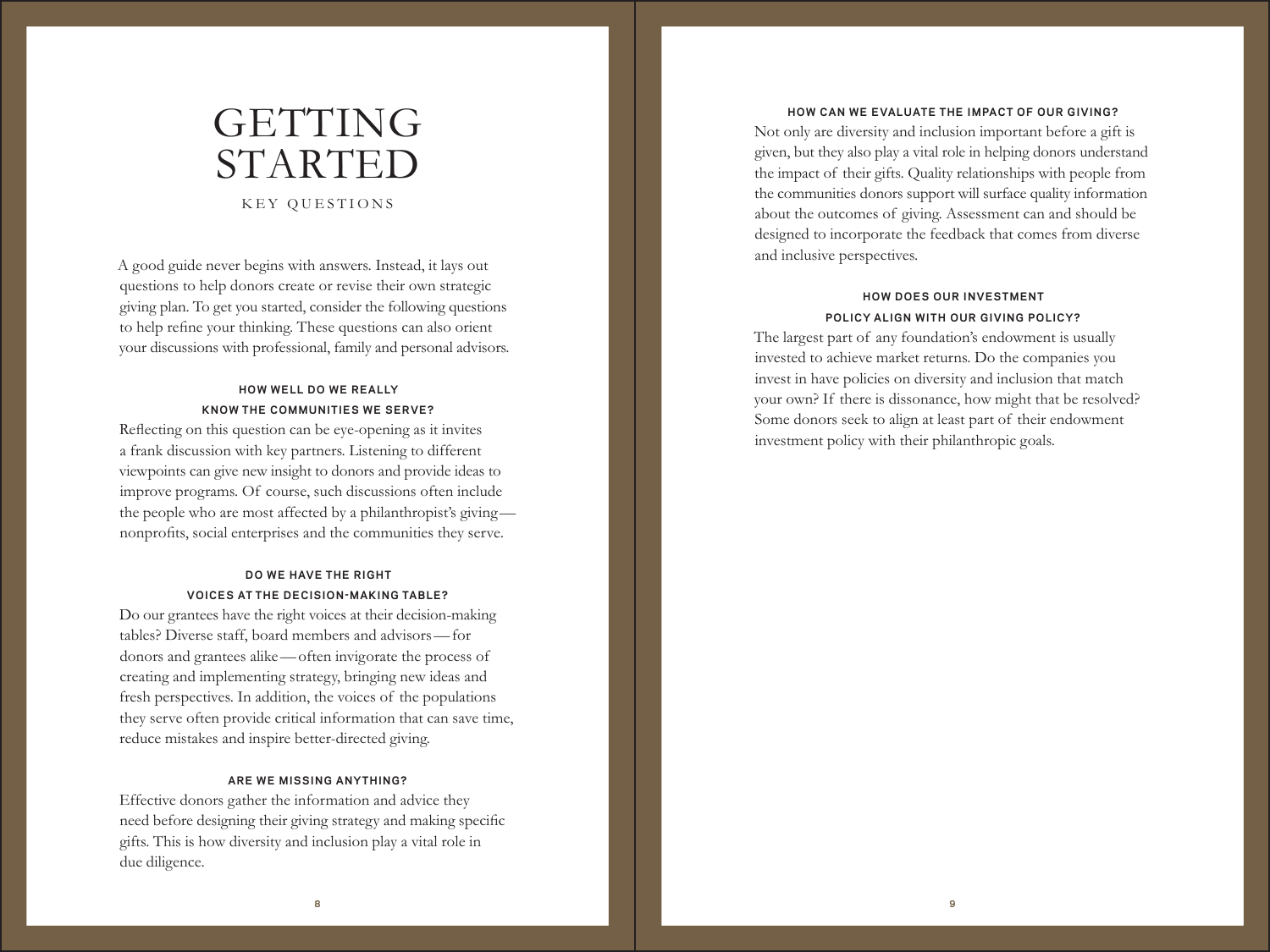### **USING DIVERSITY AS A LENS FOR FUNDING THE Z. SMITH REYNOLDS FOUNDATION**

Philanthropy often seeks to counter injustice through grantmaking.

The Z. Smith Reynolds Foundation seeks to promote "social, economic and environmental justice" through its grantmaking policy as well.

Named after the son of the founder of the R.J. Reynolds tobacco company, the foundation has worked since 1936 "to improve the quality of life for the people of North Carolina." But in 2005, the board made a significant decision—to use diversity to evaluate all their funding.

"The Foundation's grantmaking policies reflect the belief that organizational performance is greatly enhanced when people with different backgrounds and perspectives are engaged in an organization's activities and decision-making process. Thus, the Foundation actively seeks to promote access, equity and inclusiveness, and to discourage discrimination based on race, creed, ethnicity, gender, age, sexual orientation, socioeconomic status, and other factors that deny the essential humanity of all people. This principle is a lens through which all of the work of the Foundation is viewed." Under this policy, the foundation reserves the right to decline proposals from organizations with board and staff who do not reflect the diversity of the community in which they work. It can also stop payment on grants already approved if the grantee is making no reasonable effort to achieve diversity.

Significantly, the Z. Smith Reynolds Foundation promises to work with grantees to help them move towards board diversity. Its Foundation Diversity Policy can be found on its website—www.zsr.org/ FoundationDiversityPolicy.htm.

In its grantmaking, the foundation prioritizes efforts to serve low-income communities of color, supporting programs to include people of color in organizational and community decision-making. In 2011, the foundation launched a new initiative—to advance understanding of racial equity, to help combat structural racism and to offer grants to fund training, assessment and planning to create more racial equity in their grantees' areas of influence.

## **INVESTING IN DIVERSITY AND GENDER EQUALITY JACKI ZEHNER**

s a philanthropist, Jacki<br>Zehner a catalyzing force<br>Working with many other<br>funders she's helped to build the Zehner a catalyzing force. Working with many other funders, she's helped to build the Women's Funding Network (where she serves as vice-chair of the board) and the Women Moving Millions campaign (serving as a co-chair) which together have raised more than \$182 million worldwide to invest in womenled solutions to critical social issues like poverty and global security.

As a businesswoman, she became the first female trader and the youngest woman to be made a partner at Goldman Sachs in 1996. She was just 32 years old. As an independent investor and consultant these days, she continues to work for more gender balance in the workplace and to seek social change through leadership, wealth and philanthropic advising.

To Zehner, who is president of the Jacquelyn and Gregory Zehner Foundation, giving or investing in diversity can make the world better for everyone. In 2011, she wrote: "By thinking about gender when investing, we can use the markets to narrow the gender gap which, as studies show, has the additional

benefit of fostering economic growth and creating jobs. Moreover … in addition to positive economic and social implications, increased political stability is also highly correlated to the status of women and girls. In other words, greater gender equality results in greater economic and human security."

Research about who gives and to what causes support Zehner's work: The National Council for Research on Women reports that women make up a reported 43 percent of the U.S.'s top wealth holders (individuals with assets of \$1.5 million or more). As donors, they often make contributions based on personal preferences rather than those of spouses or other family members. They often pool resources with like-minded women through funding circles, women's foundations and associations. And because women live longer than men, they are expected to manage much of the \$41 trillion in charitable giving that is projected to take place over the next 50 years.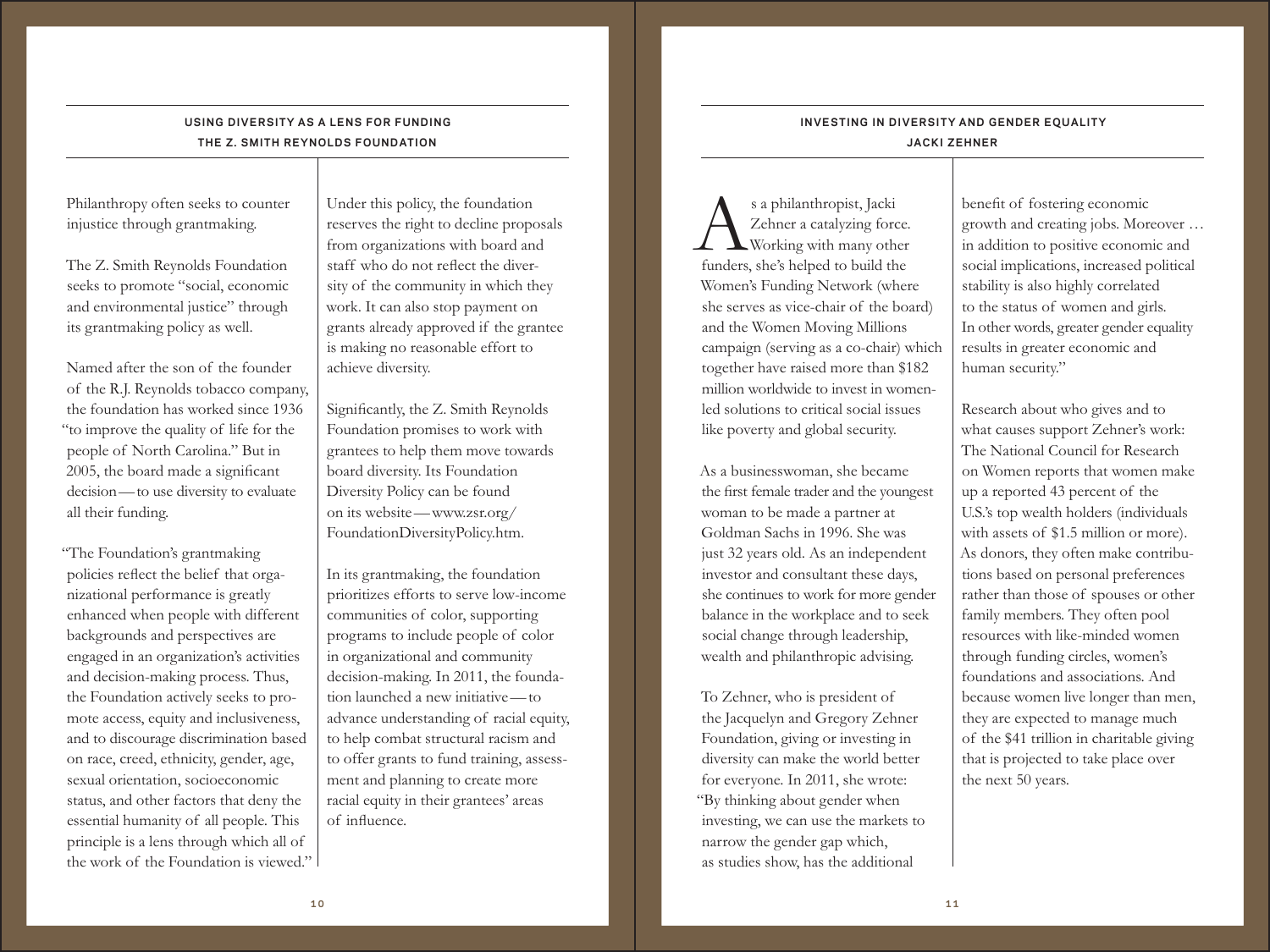## DISPELLING THE MYTHS

Diversity is not about minority quotas. In fact, the minority/ majority duality is rapidly becoming a relic of 20th century thinking. The new approach for philanthropy is to strive to be inclusive. This might mean including voices from the populations served by a philanthropy. It also can mean attempting to reflect the real diversity in our country to tap into new energies and ideas.

#### **MINORITY OR MAJORITY?**

The Bureau of the Census has projected that so-called "minority" groups will in fact become the majority in the United States by 2042. By 2023, more than half of our children will come from these groups. These trends are likely to influence the problems philanthropists address as well as their proposed solutions. Doing due diligence through diversity and inclusion can offer a way to keep up with a changing world and make sure donors' giving strategies are as relevant as possible.

Here are some areas where misconceptions can mislead donors:

#### **MYTH**

Inclusion is just for big foundations with many staff members and large boards.

#### **REALITY**

A small family foundation may want to consider cost-effective ways of making more inclusive decisions. One approach can be as simple as seeking out thought leaders engaged with target populations and asking them what they think of a certain philanthropic strategy. Another might be to create voluntary

grantmaking advisory committees. This kind of due diligence can reveal faulty assumptions as well as encourage new thinking, thus saving money and invigorating strategy.

#### **MYTH**

Diversity is prescriptive.

#### **REALITY**

Just the opposite. The new idea is not to set a limited definition of who qualifies as diverse, but instead look first to see who is actually out there in the community and to reflect that reality. In fact, diversity is not even limited to race, gender, sexual orientation and ethnicity.

#### **MYTH**

Being inclusive means sacrificing your independence as a donor.

#### **REALITY**

Inclusion is not cause-specific. It works on both the supply and the demand sides of philanthropy. Rather than limiting donors to a particular path, it opens up possibilities by improving the amount and quality of information available. It helps philanthropists build their own relationships with important partners which open new learning opportunities. Seeking out and including diverse views does require time and effort from the donor. But it can pay off in more precisely targeted, better evaluated giving.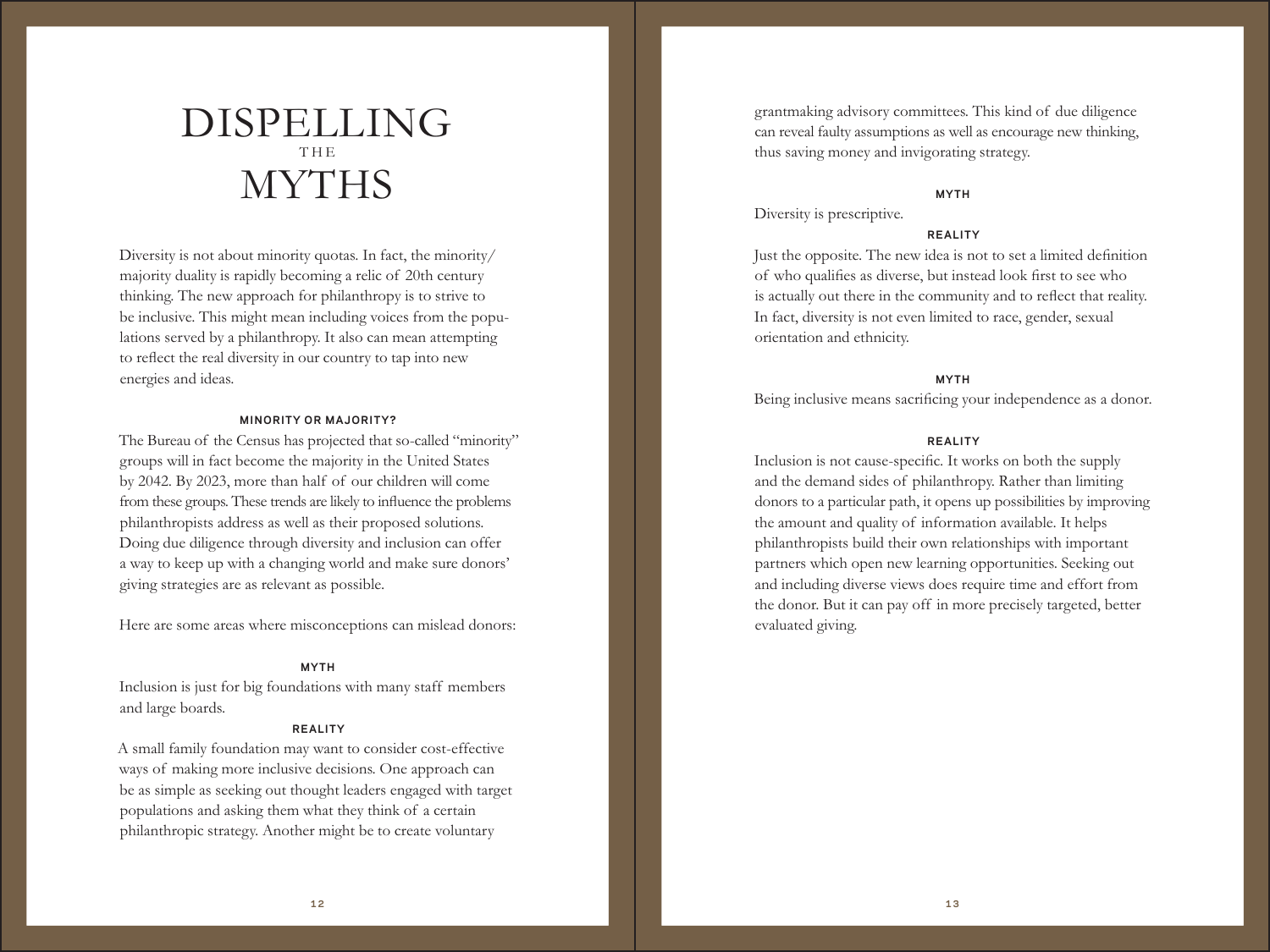### **TO SUPPORT THE MOST VULNERABLE, YOU MUST GO THE EXTRA MILE ROSENBERG FOUNDATION**

The San Francisco-based<br>
Rosenberg Foundation believe<br>
that in order for democracy<br>
to thrive, "every person in California Rosenberg Foundation believes that in order for democracy must have fair and equitable opportunities to participate fully in the state's economic, social, and political life."

Established in 1935 at the bequest of California business leader Max L. Rosenberg, the Rosenberg Foundation casts itself as an ally of the state's most vulnerable residents. Its work has ranged from supporting efforts on behalf of Japanese American families returning from internment camps to more recent work to reduce the incarceration rates for women.

An unorthodox strategy is vital to the foundation's approach. It relies on its diverse staff and board to identify and support community organizations that it believes have been overlooked by mainstream funders.

President Timothy P. Silard says Rosenberg works with partners in philanthropy, government, advocacy, nonprofits and other sectors, hoping to "engage new voices" in their work.

Ben Jealous, President and CEO of the NAACP and a former Rosenberg president, said the Foundation's handson approach requires additional time and resources. He says it's worth it.

"Investments in old-fashioned research, prospecting, and deliberation allow the Rosenberg Foundation to identify people who have the capacity to deliver transformative results … These talented individuals would otherwise have been excluded from the process because they lacked access to the requisite networks and credentials needed to 'break in' to the foundation world. Because we spend more time meeting with people who have received little to no support from our peers, the people we support, like our board, look like California."

"I am proud of the Foundation's successes in not only pursuing, but also achieving that diversity. It feels good to be inclusive. It feels better to be successful. Achieving the latter often means truly investing in the former."

## BRINGING INCLUSION AND DIVERSITY INTO YOUR PHILANTHROPY

No guide will ever replace the experience and benefit of trusted advisors—both personal and professional. However, the following basic steps can be an important beginning for donors who seek to improve your philanthropy through diversity. More information on developing an overall strategy can be found in the title guide of this series, "Your Philanthropy Roadmap."

#### **SELF-ASSESSMENT**

What does being inclusive mean to you as a donor? In the end, the definition that matters most is your own. It will grow from your own values and motivations. There is no wrong answer here. It can work on a "people" level in regard to staff, board, advisors and consultants or on the "program" level of what problems you want to address and the ways in which you want to address them. The Delphic Oracle described the best starting place for philanthropy thousands of years ago in Greece. It took just two words: know thyself.

#### **RESEARCH**

Now is the time for asking questions. Is your current approach the best one to create impact in your desired area of giving? Do you have enough input from grantees, potential grantees and members of the target population you serve? Does your approach have resonance with the people on the ground and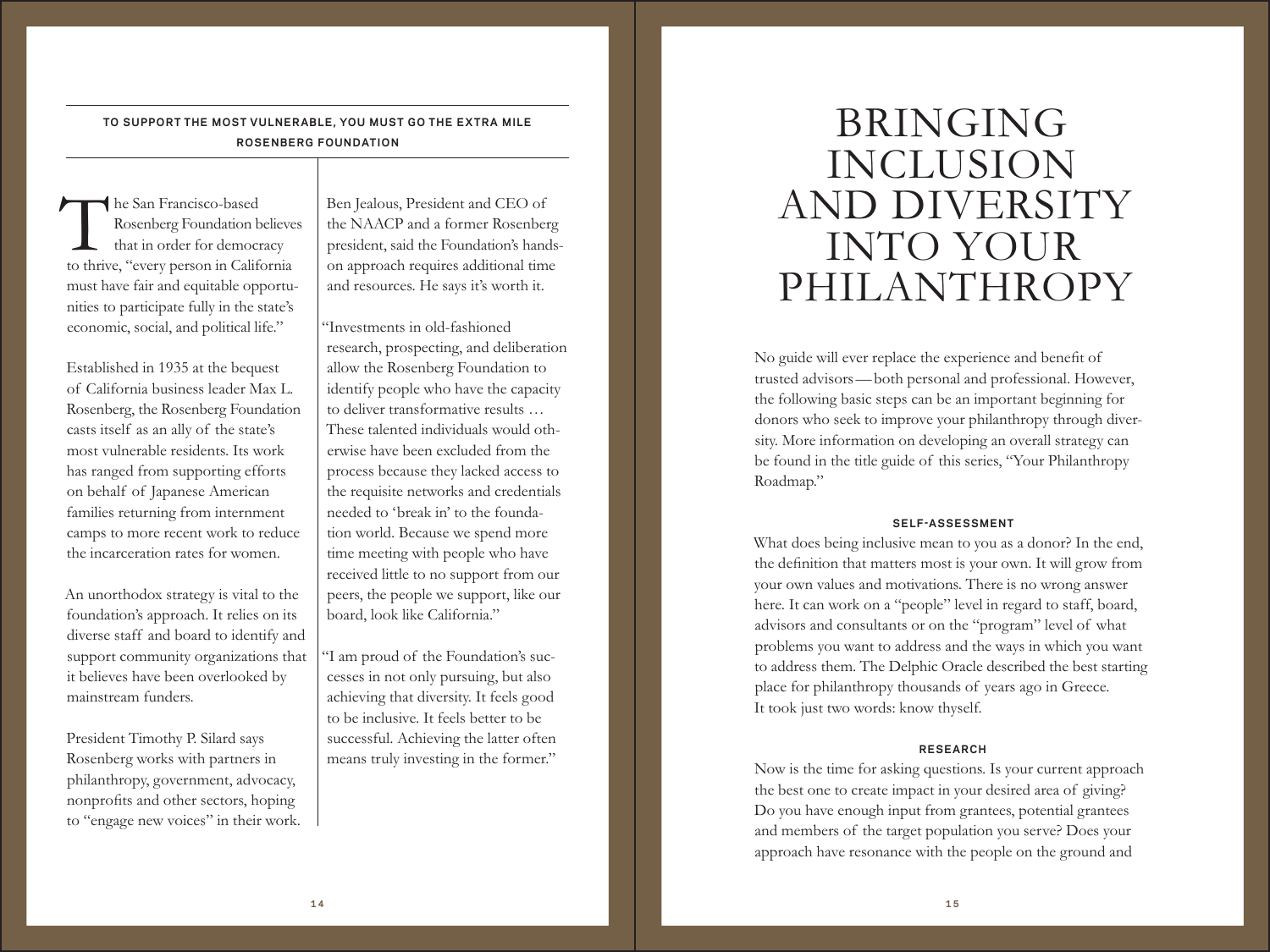with the professionals who serve them? Talk to other donors working in your field. Have they found inclusion useful? How? Solicit ideas from different stakeholders as to what they think would work. Examine best practices of other philanthropists. Even if you stop after this step, you are likely to benefit from new insights. This is the beauty of diversity. It demands that we ask questions. And the minute we do that, we can begin to learn.

#### **CREATE A PROTOTYPE PLAN FOR INCLUSIVE GIVING**

Together with your advisors, list some ideas that you think you can realistically implement. Share them with key and diverse people. This need not be expensive to do. It can be as simple as asking your advisor to find the top three opinion leaders on your issue so you can run your approach by them, make sure it makes sense to them and learn from any comments they might have. Here, diversity does you a service by evaluating your plan before you spend money implementing it. Respectfully listen to the feedback, thank the people for their ideas and perspectives and then revise and refine the plan.

#### **EVALUATE AND LEARN**

Try it for six months or a year or whatever time period you think is appropriate, then contact the same stakeholders and ask for an honest appraisal. Revise accordingly. More detail can be found on evaluation in our "Assessing Impact" guide.

The keen observer will note that by following this rough guide you will be doing more than creating a policy and plan for inclusion. You will be building relationships with key players in your chosen area of philanthropy. Any business person worth his or her salt knows that relationships are at the heart of any collaboration. The respect shown through requesting input and listening to it can help you refine or even re-define your larger goals. Once again, this is the added value of inclusion and diversity. They are relationship builders and policy shapers. You, the donor, remain in the driver's seat the entire time, but your journey will be more fruitful.

### **LESSONS LEARNED: DON'T LEAD WITH MONEY THE NORTHWEST AREA FOUNDATION**

Founded by James J. Hill,<br>the son of a railroad pio-<br>neer, the Northwest Area<br>Foundation "serves the eight states" the son of a railroad pioneer, the Northwest Area where the Great Northern Railway once operated—magnificent country including portions of the Great Plains, Rocky Mountain West, and Pacific Northwest." According to its President Kevin F. Walker, the goal is to reduce poverty and build sustainable prosperity in this region.

It's a huge task.

In 2010, more than 46 million Americans—15.1 percent of the total population—lived below the official poverty threshold. The poverty rate for Native Americans, who are central to the foundation's mission, is typically far higher. In some communities, it ranges from 20 to 50 percent of the population.

But Walker brings a positive candor to the foundation's philanthropy. In an article written in 2008, he states: "Native communities are replete with evidence of failed philanthropic and economic development undertakings by outsiders, and we at the Northwest Area Foundation have had our share of failures as well as successes."

Here are three lessons Walker says were learned from their experience. And although their experience is with Native American populations, there are lessons for all philanthropists about the importance of including grantee and client perspectives in decision-making.

One size doesn't fit all. "There are nearly 600 federally recognized tribes in the U.S., including 74 in our region alone. Each is a sovereign nation with a unique culture. Urban areas can be home to members of hundreds of tribes. One of our foundation's missteps in recent years was to spur the development of a single anti-poverty strategy for urban Indian communities all across our region. This was a misguided effort that took too little account of the diversity of these communities."

Don't lead with money. "Where need is so profound, the funder who arrives with big promises and a bulging wallet will spark intense competition for control of the resources. Acting on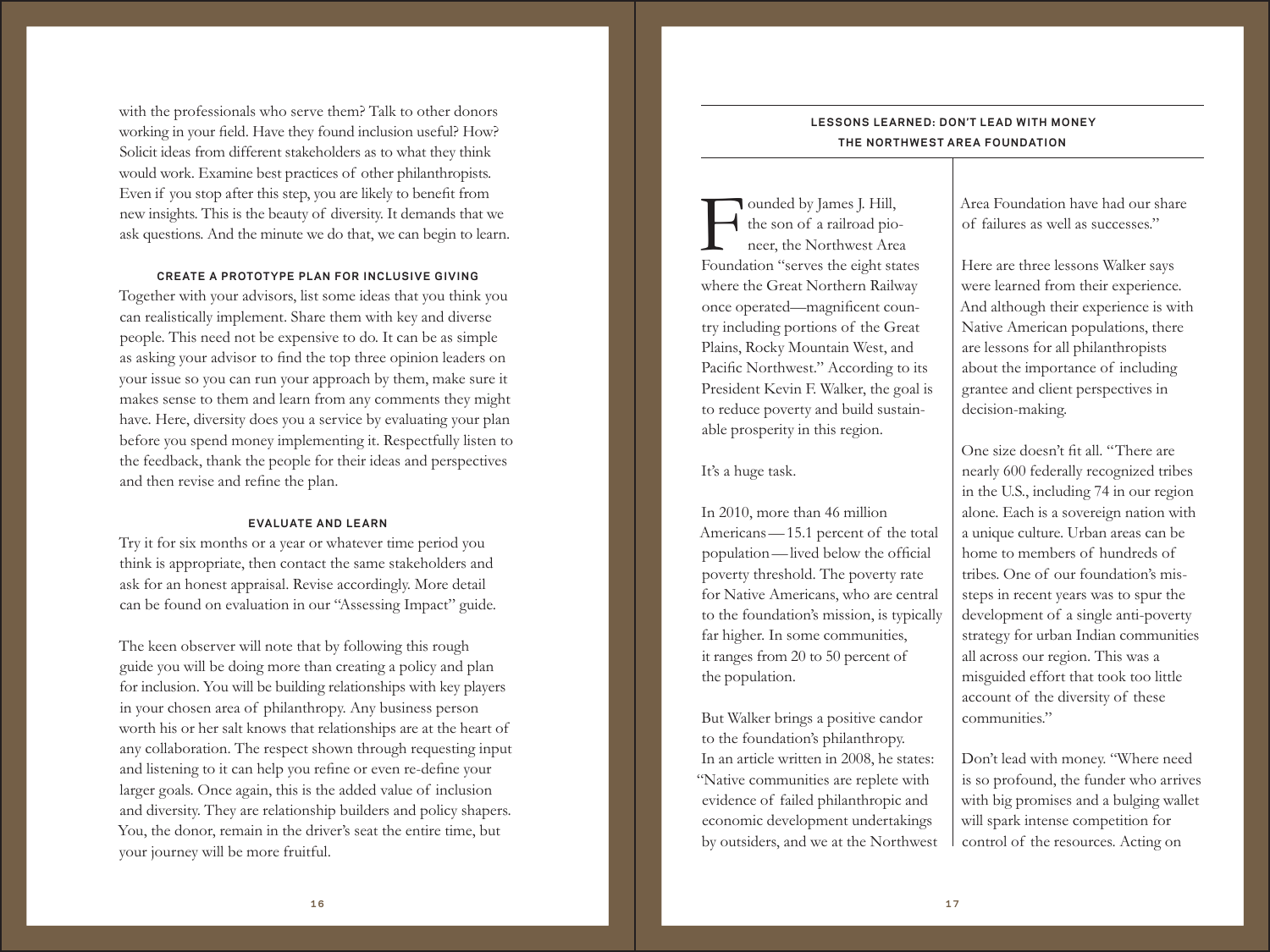this lesson is tough for foundations because money is central to what we have to offer. Nonetheless, it is imperative to structure philanthropic engagement in Indian Country in such a way that the communities' assets and aspirations, not the distorting power of the dollar, drive the activity."

Practice humility. "Arriving on a reservation or in an urban Indian community with hard-and-fast pre scriptions for how to make things better simply won't work. Many Native people have suffered miserably in urban areas for decades. Reservations, meanwhile, face problems whose source is as obvious as it is over whelming —the dispossession of indigenous nations throughout the history of European settlement on this continent, a process we are still living. Effective philanthropy must engage, listen, learn, and adapt, not dictate."

In 2011, the foundation announced grants worth \$1.59 million to fund the Native American Social Entrepreneurship Initiative. Developed as a result of roundtable sessions held with Native American leaders, the program aims to support Native financial institutions which in turn could spawn new social enter prises and jobs.

## 1 One size doesn't fit all

2 Don't lead with money

# $\left( \begin{smallmatrix} 1 \\ 1 \end{smallmatrix} \right)$ Practice humility

# PARTICIPATION IS THE KEY

Inclusion is more than just a word.

The D5 organization, which works to increase understanding of the issue, makes this point:

"While a truly inclusive group is necessarily diverse, a diverse group may or may not be inclusive."

The key is the extent to which diverse individuals participate in the decision-making process.

At one extreme, façade-like "inclusion" can lead to tokenism. This is the "tell us about your people" stereotype which assumes an individual can speak for an entire population.

Consider this situation: Illinois state figures show that of Chicago's more than 400,000 public school students in 2010, 45 percent were black, 42 percent Hispanic and nine percent white. Now, imagine a funder wanted to improve educational results among those students. Would an all white board and advisors be able to capture the full range of perspectives needed to design and support a relevant giving program? Would one black voice, one Hispanic voice and for that matter, one white voice, be able to do the job of representing tens or hundreds of thousands of students?

Philanthropic observers say that, for the most part, the diversity discussion among most foundations and donors has evolved beyond such tokenism.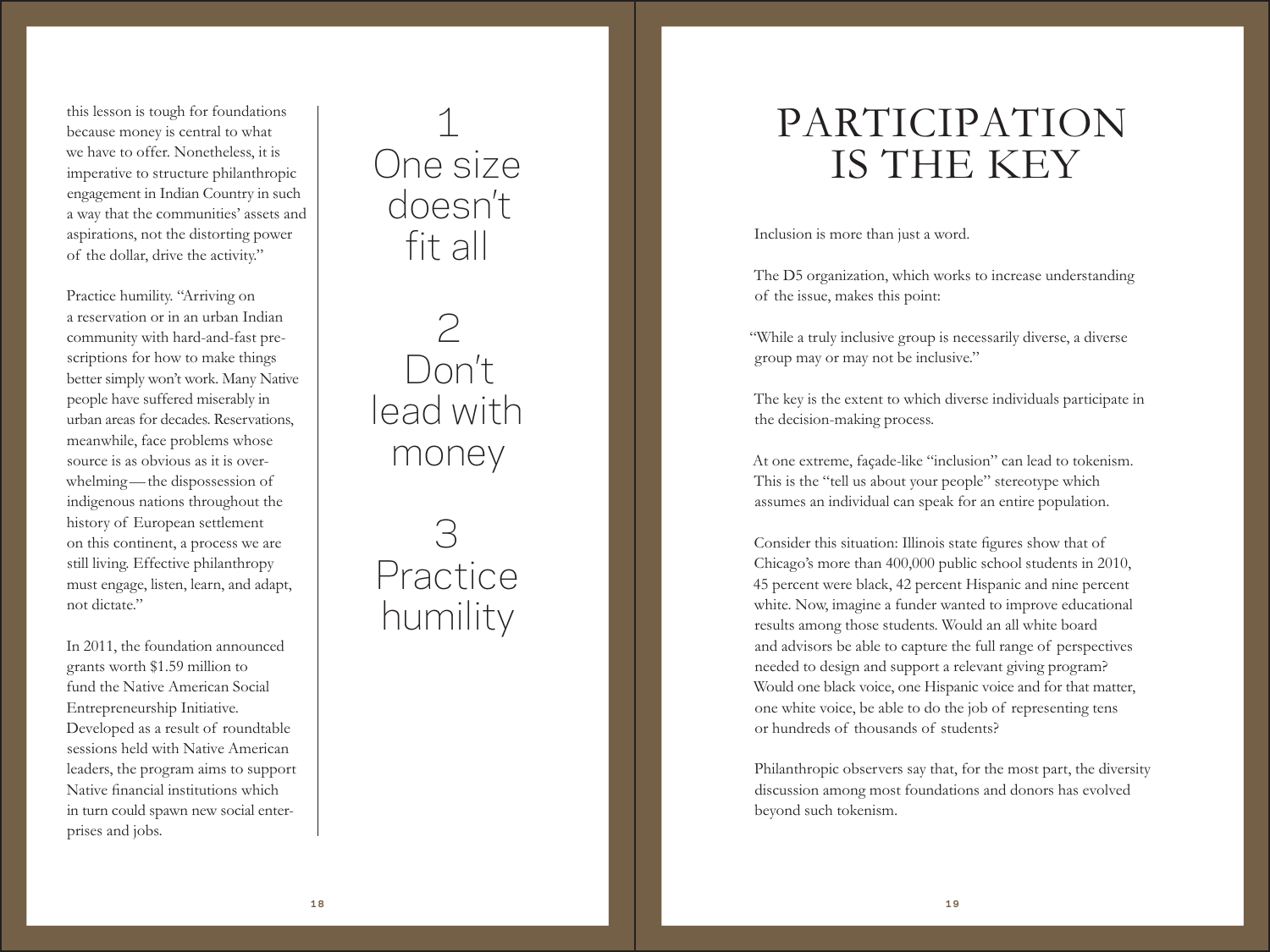But what if a donor were to disregard the ideas of diversity and inclusion entirely, carrying on with their work as normal? What would be the danger in that?

To put it bluntly, they would put their philanthropy at risk through inadequate due diligence. They would increase the chance that their grantmaking would proceed based on assumptions.

Assumptions that could be wrong. Assumptions that could lead to decisions made in isolation from the actual work done. Assumptions that could pour money down the drain and turn potential opportunities into dead ends.

### **A FAMILY FOUNDATION USES DIVERSITY TO EVOLVE JESSIE SMITH NOYES FOUNDATION**

"There's an arrogance about a foundation that deals with a constituency without having that constituency represented."

Those bold words come from Ann Wiener, granddaughter of Charles F. Noyes, and Victor DeLuca, president of the foundation Charles Noyes created in 1947. In 2010, the Foundation had an endowment of \$43 million and made around \$2.5 million in grants.

Mr. Noyes named his New York City-based foundation for his wife Jessie Smith Noyes with the aim of funding scholarships for future leaders. Significantly, he made a point of specifying that 50 percent of all scholarships should go to nonwhite students.

Since then, the family foundation has evolved. It no longer funds scholarships. Instead, it supports "leadership organizations that can make a difference." From an all white board made up of family and friends, the foundation has evolved to a board with a majority of non-family members and a mix of male, female, straight, gay, single, married, Hispanic, Asian, black and white trustees. And in an important extension of the founder's views, it honors diversity in its grants.

"We don't know all the answers about diversity," a brochure created by the foundation states, "but we do know it's worked for us."

In specific, the foundation credits its efforts to "bring on staff and board members of color" with sparking its work for environmental justice and sustainable communities. The changes began in 1989, and now, "diversity is less the thing we struggle to create and more the air we breathe."

"We use many factors to select board and staff members, ranging from compatibility with values and mission to commitment to serve to having a sense of humor," wrote Ms. Weiner and Mr. DeLuca in 2009.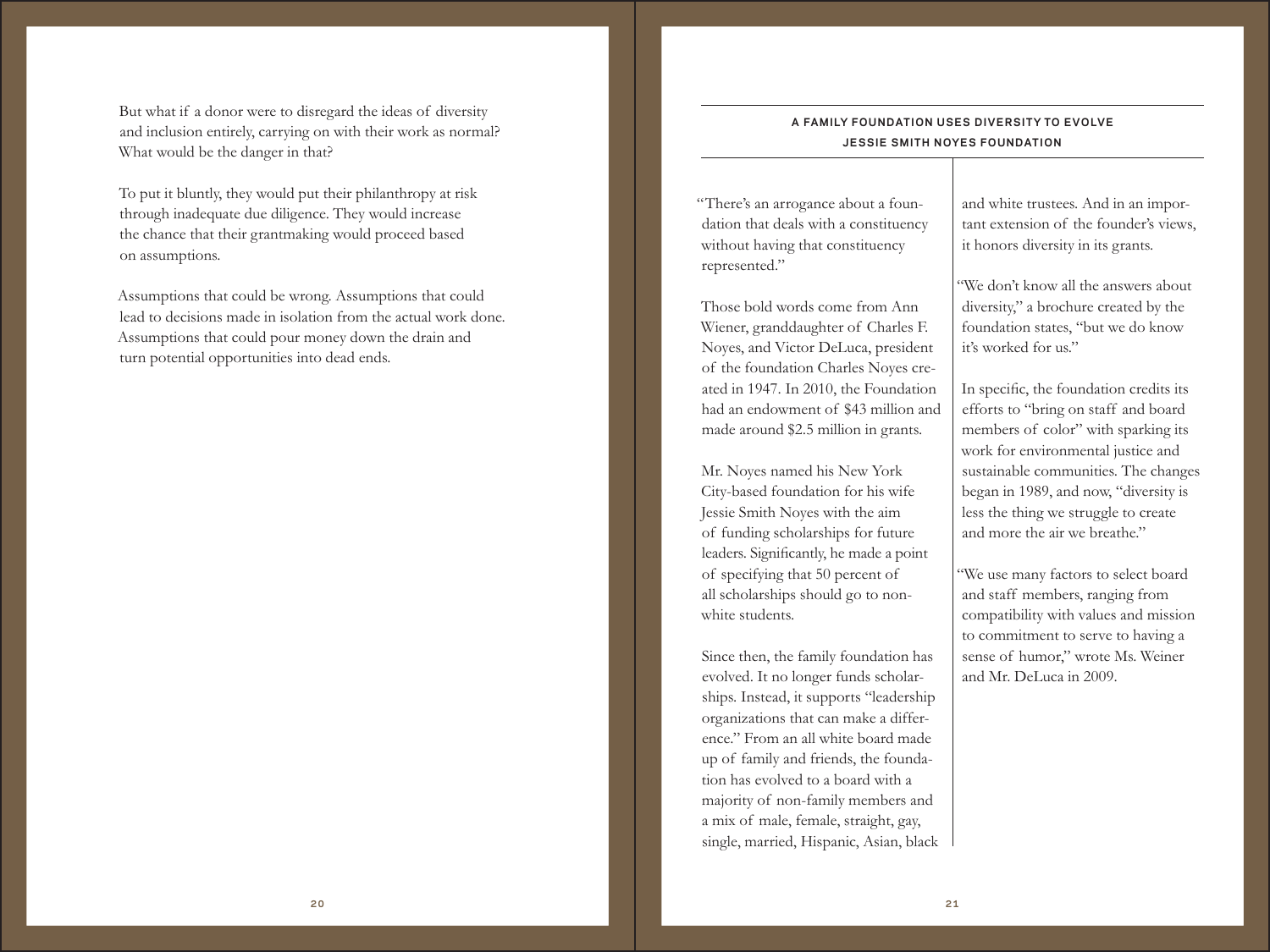### RESOURCES

## **THE DIFFERENCE: HOW THE POWER OF DIVERSITY CREATES BETTER GROUPS, FIRMS, SCHOOLS AND SOCIETIES**

Princeton University Press, 2007 Prof. Scott E. Page *http://press.princeton.edu/titles/8353.html*

#### **D5 COALITION**

A group of foundations providing leadership and resources to help all funders think more creatively about diversity and inclusion. *www.d5coalition.org*

#### **THE D5 DIRECTORY OF POPULATION-BASED FUNDS**

Here donors can find "giving vehicles established by and for members of racial, ethnic, tribal, gender-and sexual-orientation-based communities to address critical issues within those communities." *www.d5coalition.org/tools/population-focused-funds*

#### **I AM A PHILANTHROPIST: DIVERSE VOICES OF GIVING**

A video by the D5 coalition which tells the stories of several diverse donors and what inspires their creative and effective philanthropy. *www.give.rockpa.org/2011/11/22/i-am-a-philanthropist-diverse-voices-in-giving*

#### **THE PHILANTHROPIC INITIATIVE FOR RACIAL EQUITY**

Information, case histories and networking opportunities. The goal is "to increase the amount and effectiveness of resources aimed at combating institutional and structural racism in communities through capacity building, education and convening of grantmakers and grantseekers." *www.racialequity.org*

## MOVING FORWARD

Philanthropists want value for their money. Naturally, they measure the effectiveness of their giving through its impact in communities both near and far.

But donors should not ignore the process of their giving. For the "how" of philanthropy has a huge bearing not only on results, but on the way their philanthropy can respond to those results and itself evolve.

An investor in stocks diversifies to reduce risk. A donor might look at philanthropic diversity in a similar way. By bringing more voices to the decision-making table, donors can glean vital information and create ongoing relationships which can reduce the risk of making costly mistakes. Of course, nothing can entirely eliminate risk in either the for-profit or the philanthropic worlds. But wise donors often test the markets for their programs by listening to diverse stakeholders from all levels of society.

One of the most effective (and risk-reducing) habits of philanthropists is simply to ask pertinent questions.

Donors might move forward right now by asking this: What would be sacrificed if we took more time to listen to and learn from diverse voices before making philanthropic decisions and while reviewing our strategy and grants?

Learning requires patience in any field. In philanthropy, the rush to give—even in emergencies—can lead to disappointment. When we gather information from diverse sources, our decisions, by definition, gain a broader base and therefore greater potential for success.